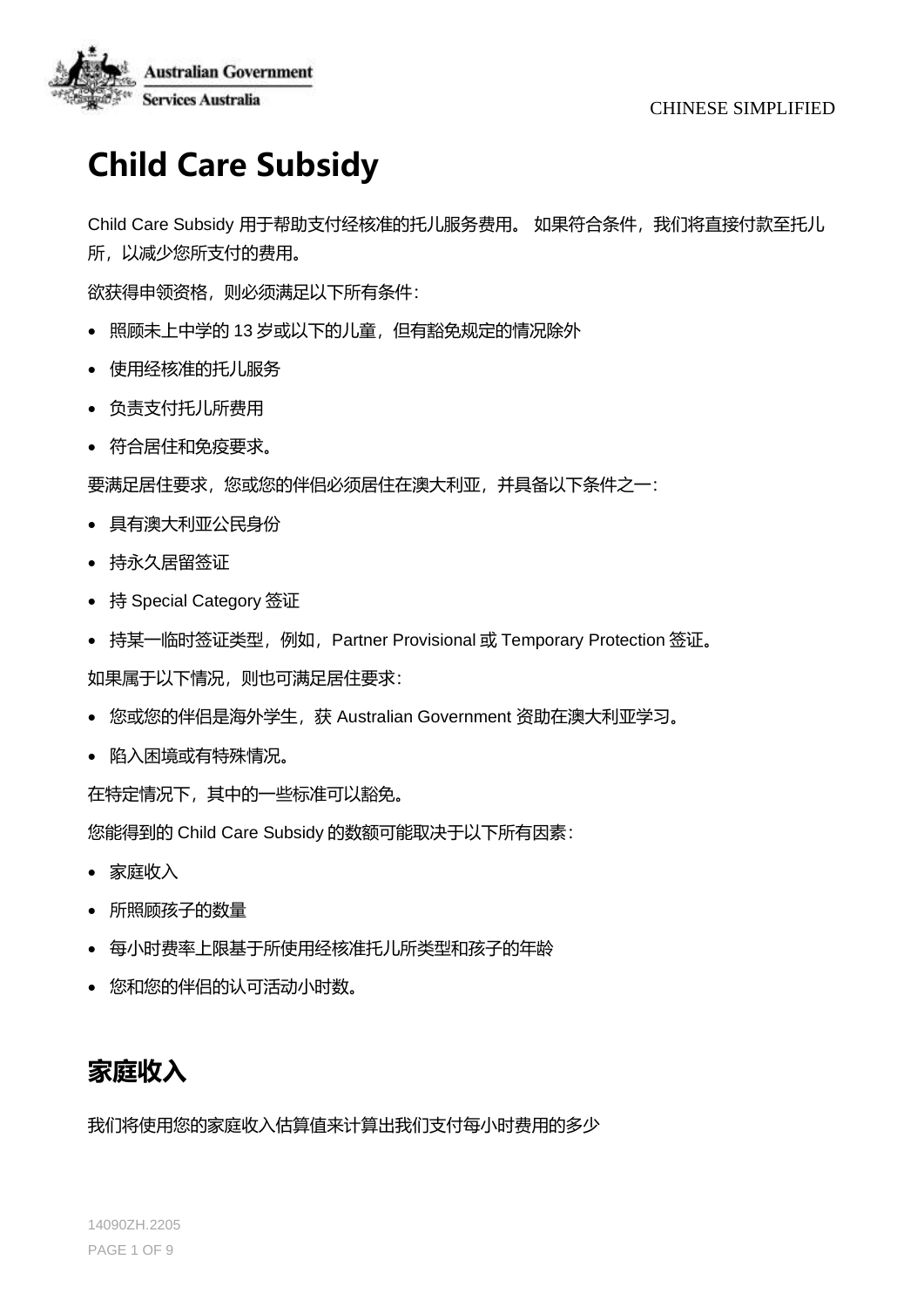## **送托儿童的数量**

如果您有一个以上不超过 5 岁的孩子送托, 并且有资格获得超过 0% 的 Child Care Subsidy, 您可 能会得到较高的 Child Care Subsidy。 这将适用于您的一个或多个孩子。

如果您有资格:

- 如果年龄最大的孩子没有超过 5 岁, 则将获得标准收入评估费率, 这是根据您的家庭收入估算您 有资格获得的百分比。
- 任何年龄较小的儿童可获得 30% 的较高费率补贴,最高为 95%。

任何未超过 6 岁的儿童将继续获得标准 Child Care Subsidy 百分比。

较高的 Child Care Subsidy 费率不适用于 In Home Care 照护。

请访问 servicesaustralia.gov.au/higherccs, 阅读更多相关信息。

#### **小时费率上限**

您能获得的 Child Care Subsidy 的数额将取决于您所使用经核准托儿机构的类型,以及孩子的年龄。

Child Care Subsidy 百分比将应用到托儿服务机构所收取的每小时费用, 或每小时费率上限, 以较低 者为准。

## **获认可的活动:**

您需从事经认可的活动才能获得 Child Care Subsidy。 这可能包括:

- 有偿工作——包括休假(如产假 )
- 学习和培训
- 在家庭企业中无偿工作
- 找工作
- 志愿服务
- 个体经营
- 其他活动则-视情况而定-。

对于不能满足活动评估要求的父母,以及供养儿童参加学前教育的父母,将可获得豁免。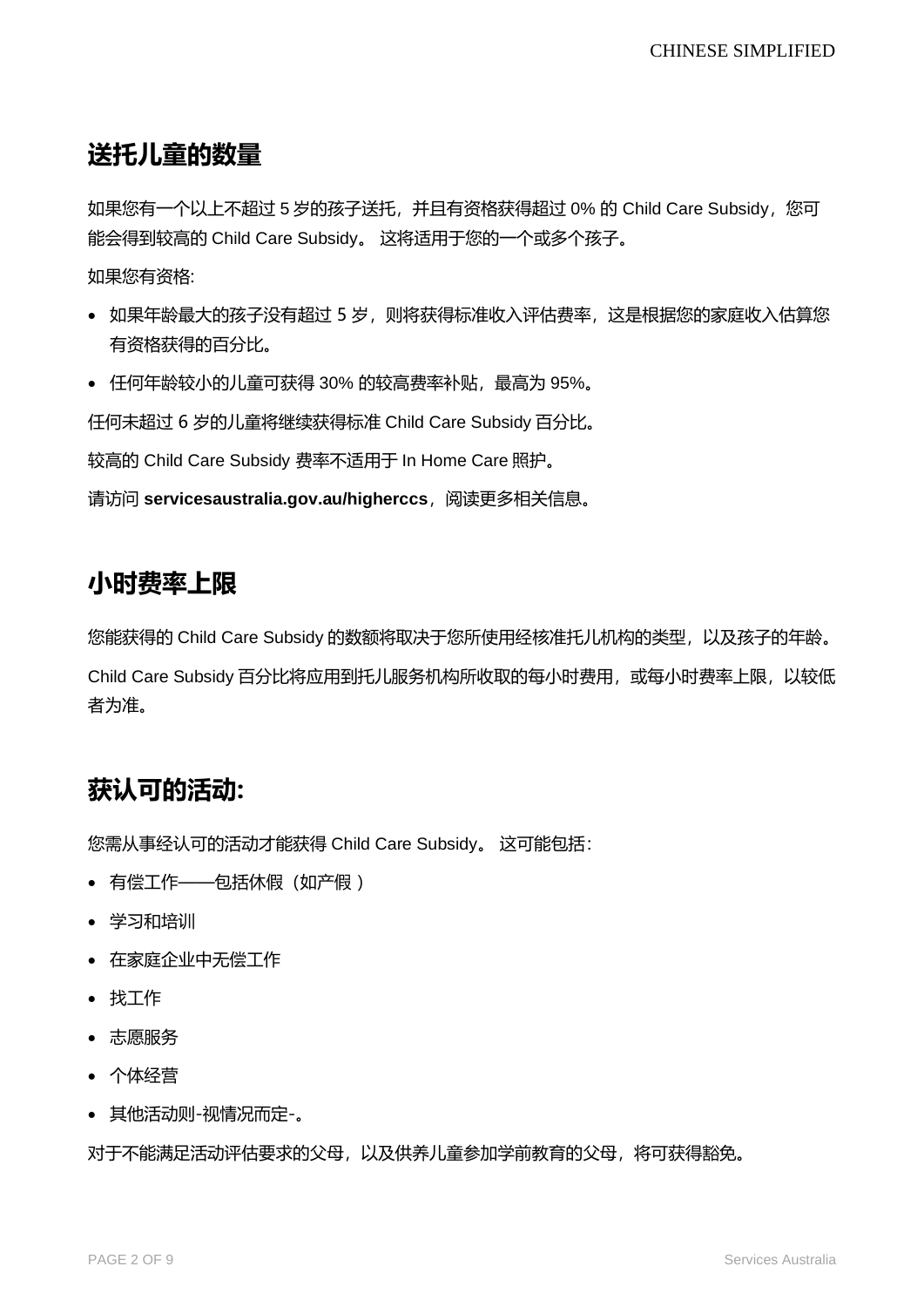## **活动时数**

如果有伴侣,我们将查看你们二人的活动水平。 我们将通过使用 2 个活动水平中的较低者,计算出 每两周能获得多少小时的 Child Care Subsidy。

## **预扣款**

为了帮助减少超额支付的可能性,我们将每两周扣留 5%的 Child Care Subsidy。

在每个财政年度末,我们将进行付款结算。 我们将通过比较您的收入估算和您的实际收入进行结 算。 这将确保您获得的补贴金额无误。

如果您的收入估算偏低,则可能超额获得了补贴,需要进行偿还。 我们将使用预扣的 Child Care Subsidy 来抵减您必须偿还的金额。

如果您的家庭收入估算偏高, 没有获得足够的 Child Care Subsidy, 我们将直接向您支付任何未付 款项。 这将包括我们预扣的 Child Care Subsidy。

您可以改变预扣款金额。

## **如何申领 Child Care Subsidy**

欲在网上提出申请,则需有一个 myGov 账户和 Centrelink 在线账户。 您的 myGov 账户必须与 Centrelink 链接。

如果没有 myGov 账户,请到 **my.gov.au** 创建一个。

有关设置 myGov 账户的帮助,请访问 **servicesaustralia.gov.au/mygovguides**。

使用您在 myGov 的 Centrelink 在线账户, 提供个人信息和任何证明文件。

## **Additional Child Care Subsidy**

Additional Child Care Subsidy 为一些家庭提供额外的托儿费用帮助。您必须有资格获得 Child Care Subsidy,才有资格获得 Additional Child Care Subsidy。 可以申领的补贴类型有多种:

• Additional Child Care Subsidy(Grandparent)。如果您是主要照顾孙子/孙女或曾孙的祖父母或曾 祖父母,该补贴可帮助支付托儿费用。 您必须是收入支持补贴的领取者。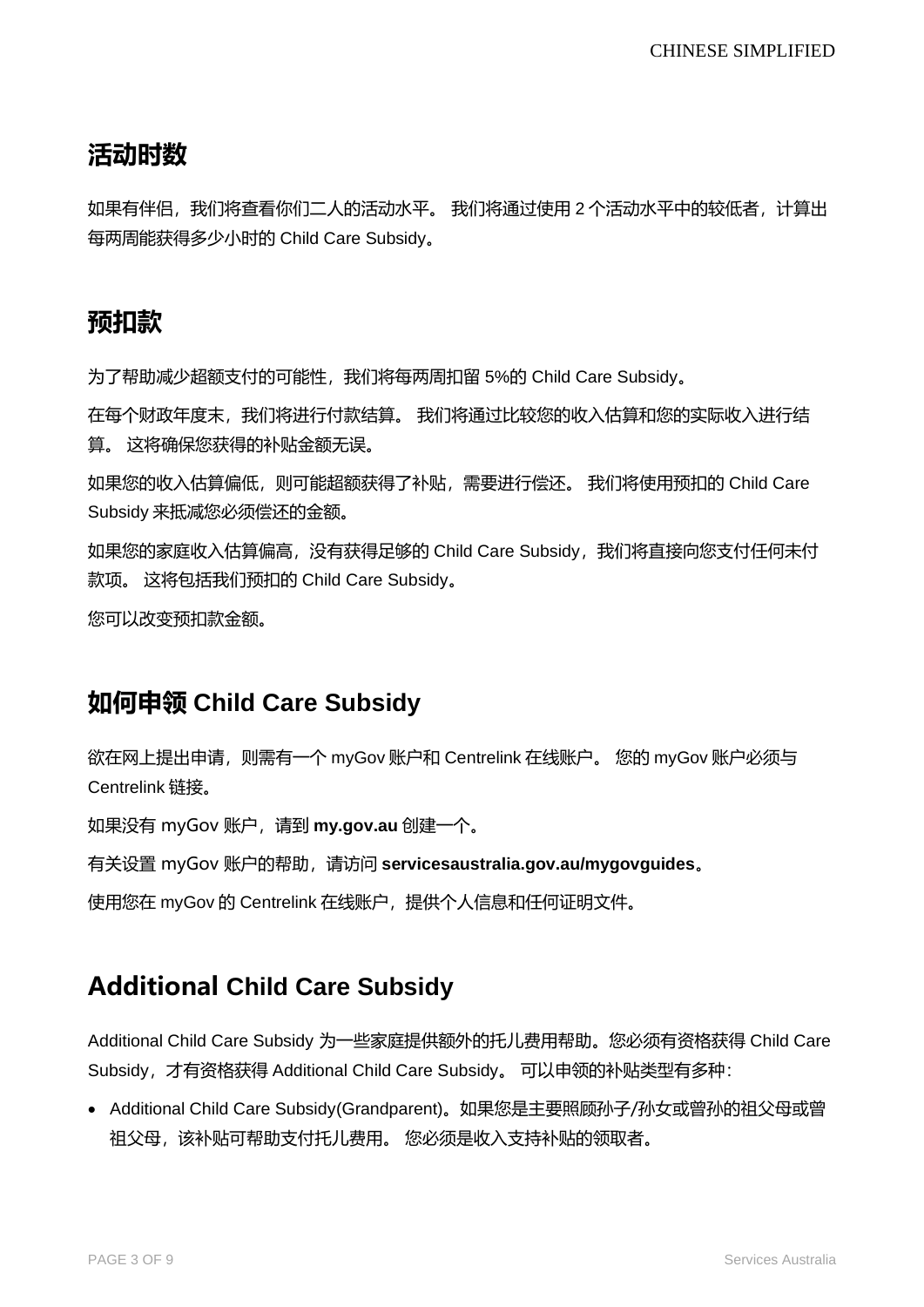- Additional Child Care Subsidy(Temporary Financial Hardship)。 如果因无法控制的情况而遇到 暂时性的经济困难,该补贴可为您提供短期的托儿费用帮助。
- Additional Child Care Subsidy(Transition to Work)。如果您通过从事工作、学习或培训活动,逐 渐从收入支持津贴过渡,那么该补助可帮助支付托儿费用。

Additional Child Care Subsidy (Child Wellbeing) 可帮助弱势或处境不利的家庭和儿童。 您所使用的 托儿所将代您申请。

## **如何申领 Additional Child Care Subsidy。**

欲在网上申请,则需有一个 myGov 账户和 Centrelink 在线账户。您的 myGov 账户必须与 Centrelink 链接。

通过 myGov 使用 Centrelink 在线账户, 提供个人信息和任何证明文件。

## **估算托儿费用补助**

您可以使用 Starting Blocks 英文网站, 查看您能获得多少托儿费补助。 请访问 **startingblocks.gov.au/fees-estimator**

## **如果孩子停止送托至少 26 周**

从 2022 年 7 月 11 日起, 如果孩子停止送托至少连续 26 周, 则将没有资格领取 Child Care Subsidy。

如果您的一个或多个孩子停止送托,我们将重新评估您的家庭情况。 我们将检查是否有其他仍在送 托的孩子可以从 2022 年 7 月 11 日起获得较高的补贴率。

如果您决定不使用托儿服务, 则可联系我们, 终止您孩子的 Child Care Subsidy 资格。

如果重新开始送托,则需为孩子提交一份新的 Child Care Subsidy 申请。

## **更多信息**

- 请致电 131 202 , 使用中文咨询 Centrelink 福利金和服务的相关信息
- 请访问 **[servicesaustralia.gov.au/yourlanguage](http://humanservices.gov.au/yourlanguage)** 获得中文版本的文本、音频或视频信息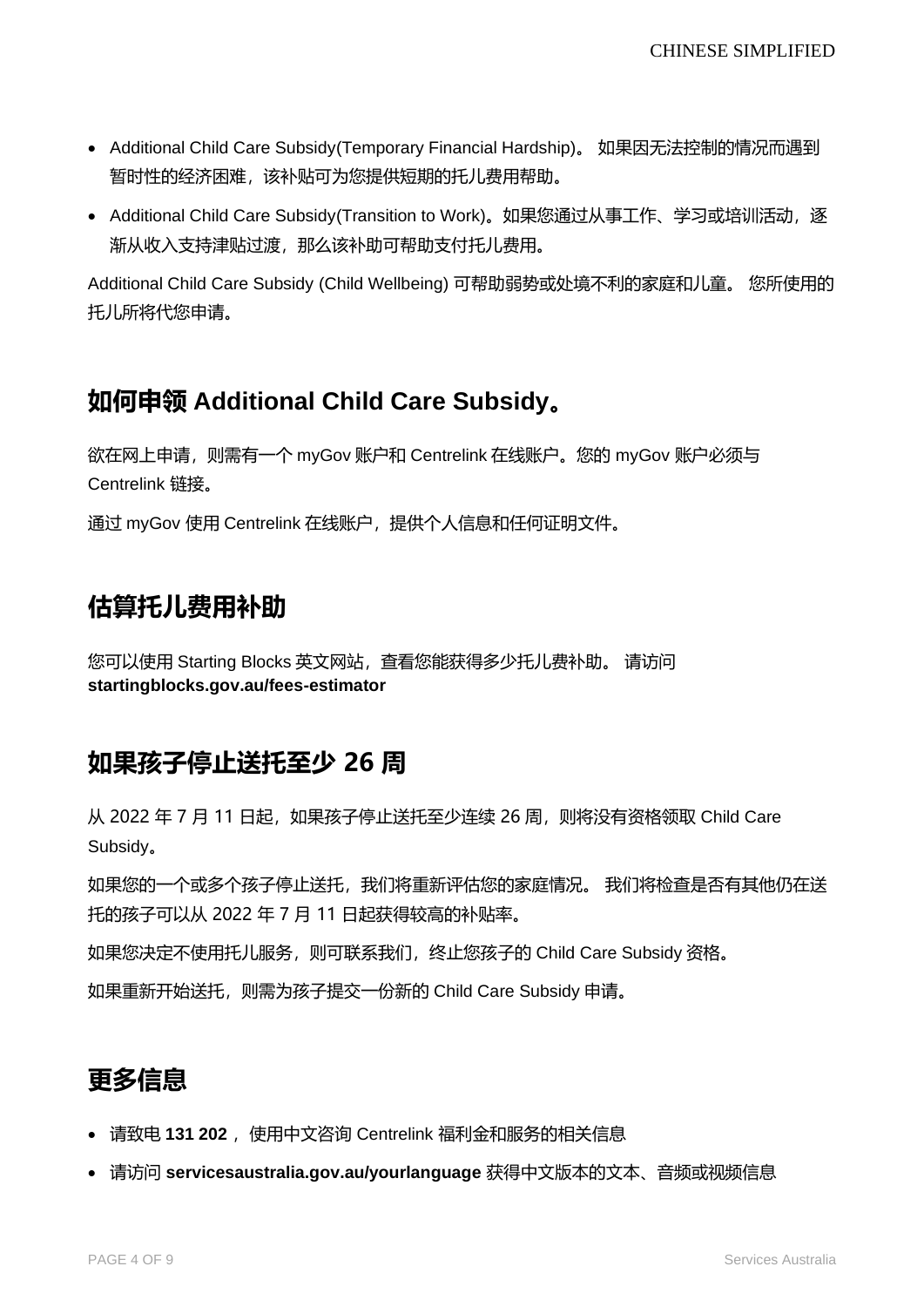- 请访问 [servicesaustralia.gov.au/childcaresubsidy](https://www.humanservices.gov.au/individuals/services/centrelink/child-care-subsidy), 获得更多英文信息。
- 到访服务中心。

**注意**: 从澳大利亚任何地方用座机拨打"13" 打头的电话号码,费用固定。 该费率可能与本地通话 费用有所不同,也可能会因电话服务提供商不同而有所差异。 座机拨打"1800"号码免费。 如果 使用公共电话或移动电话,电信提供商可能会对您的通话计时并收取较高费用。

#### **免责声明**

本出版物所包含信息仅用作福利金和服务指南。 您有责任决定是否要申请福利金,并针对您的具体 情况提出申请。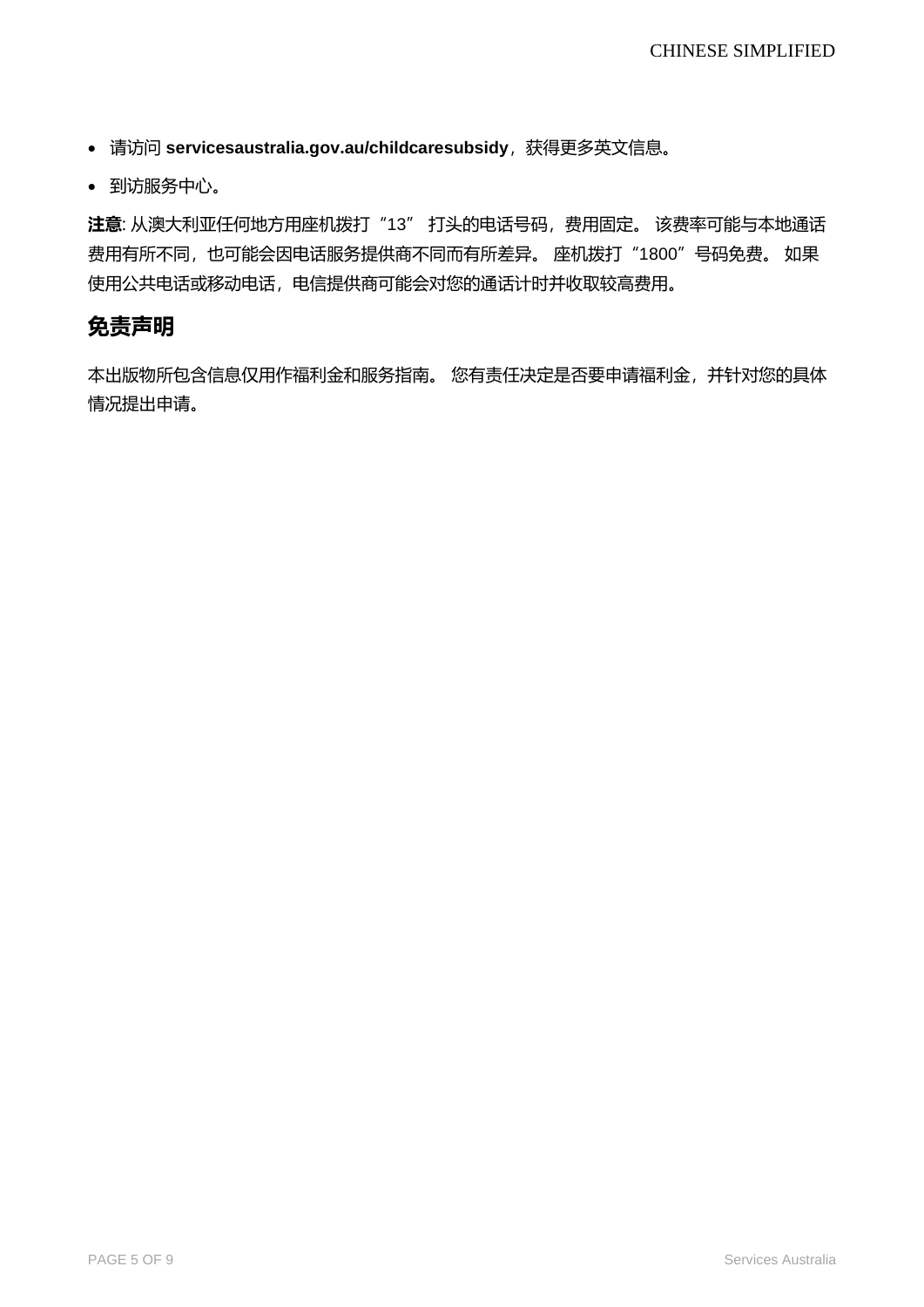

# **Child Care Subsidy**

Child Care Subsidy helps with the cost of approved child care. If you are eligible, we will pay it directly to your child care provider to reduce the fees you pay.

To be eligible you must meet all of the following:

- care for a child 13 years of age or younger who is not in secondary school, unless an exemption applies
- use an approved child care service
- be responsible for paying the child care fees
- meet residency and immunisation requirements.

To meet the residency requirements, you or your partner must be living in Australia and have one of the following:

- Australian citizenship
- a permanent residence visa
- a Special Category visa
- a certain temporary visa type, for example, a Partner Provisional or Temporary Protection visa.

You may also meet the residency requirements if any of the following apply:

- you or your partner are an overseas student, sponsored by the Australian Government to study in Australia
- you are in hardship or special circumstances apply.

You may be exempt from some of these criteria in specific circumstances.

The amount of Child Care Subsidy you can get may depend on all of the following:

- your family's income
- the number of children in your care
- the hourly rate cap based on the type of approved child care you use and the age of your child
- the hours of recognised activities you and your partner do.

## **Family income**

We will use your family income estimate to work out how much of your hourly fee we will pay.

#### **Number of children in care**

If you have more than one child aged 5 or under in care, and are eligible for more than 0% Child Care Subsidy, you may get a higher Child Care Subsidy. This will apply for one or more of your children.

If you are eligible:

• your eldest child aged 5 or under will get your standard income tested rate, which is the percentage you are eligible for based on your family income estimate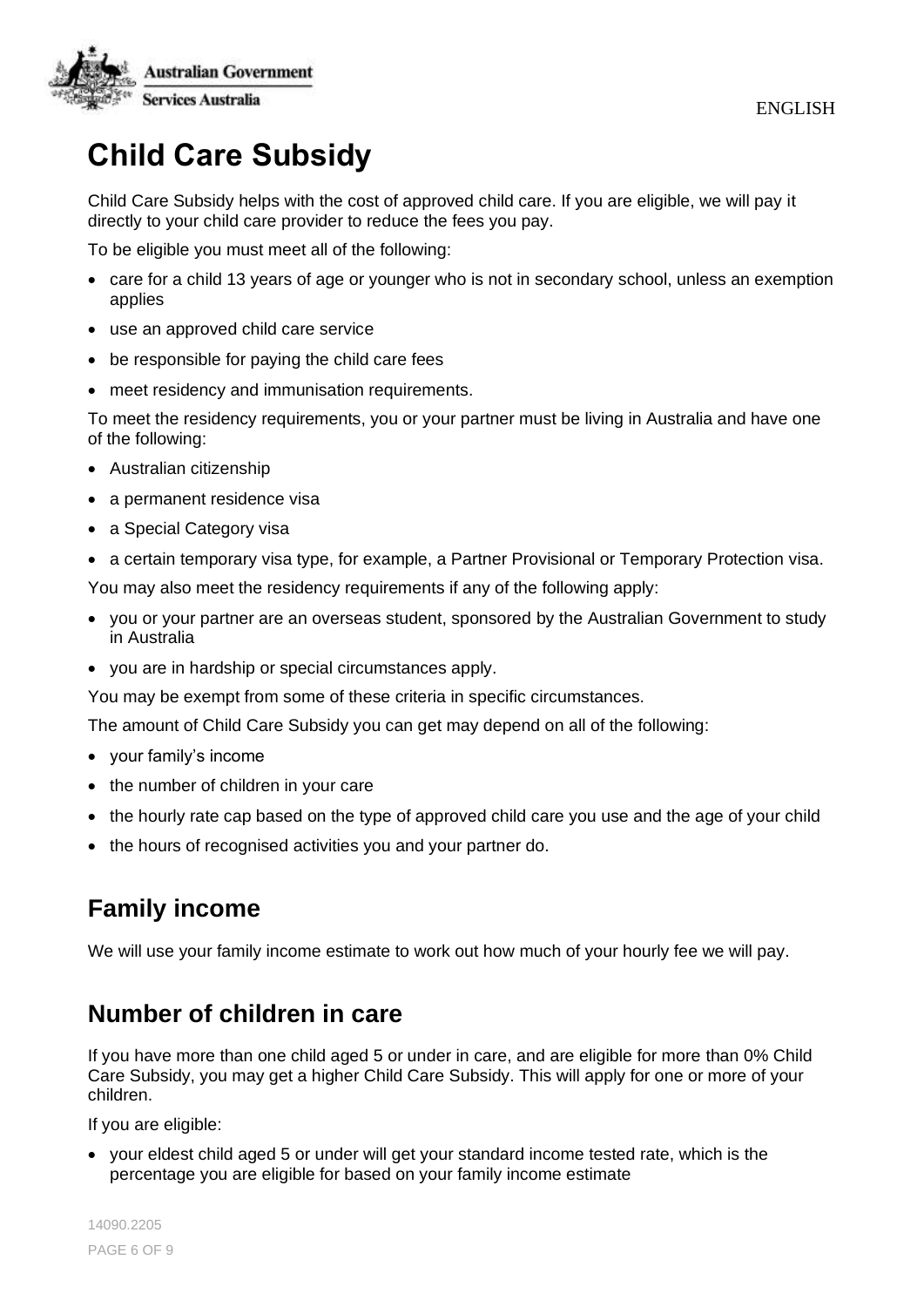• any younger children may get a 30% higher subsidy, capped at a maximum of 95%.

Any children aged 6 and above will continue to get your standard Child Care Subsidy percentage.

The higher Child Care Subsidy rate does not apply to In Home Care sessions of care.

You can read more about this at **servicesaustralia.gov.au/higherccs**

#### **Hourly rate cap**

The amount of Child Care Subsidy you can get will depend on the type of approved child care you use, and the age of your child.

Your Child Care Subsidy percentage will apply to either the hourly fee you are charged by your child care service, or the hourly rate cap whichever is lower.

#### **Recognised activities:**

You need to do a recognised activity to get Child Care Subsidy. This can include:

- paid work including leave, like maternity leave
- study and training
- unpaid work in family business
- looking for work
- volunteering
- self-employment
- other activities on a case-by-case basis.

There will be exemptions for parents who cannot meet the activity test requirements, as well as to support children's participation in preschool.

#### **Hours of activity**

If you have a partner we will look at both of your activity levels. We will work out how many hours of Child Care Subsidy you can get each fortnight by using the lower of the 2 activity levels.

#### **Withholding**

To help reduce the chance of an overpayment, we will withhold 5% of your Child Care Subsidy each fortnight.

At the end of each financial year we will balance your payments. We will do this by comparing your income estimate to your actual income. This will ensure you got the correct amount of subsidy.

If you underestimate your income you may have an overpayment which you will need to pay back. We will use the Child Care Subsidy we withheld to reduce the amount you have to pay back.

If you overestimate your family income and don't get enough Child Care Subsidy, we will pay any outstanding amount directly to you. This will include the Child Care Subsidy we withheld.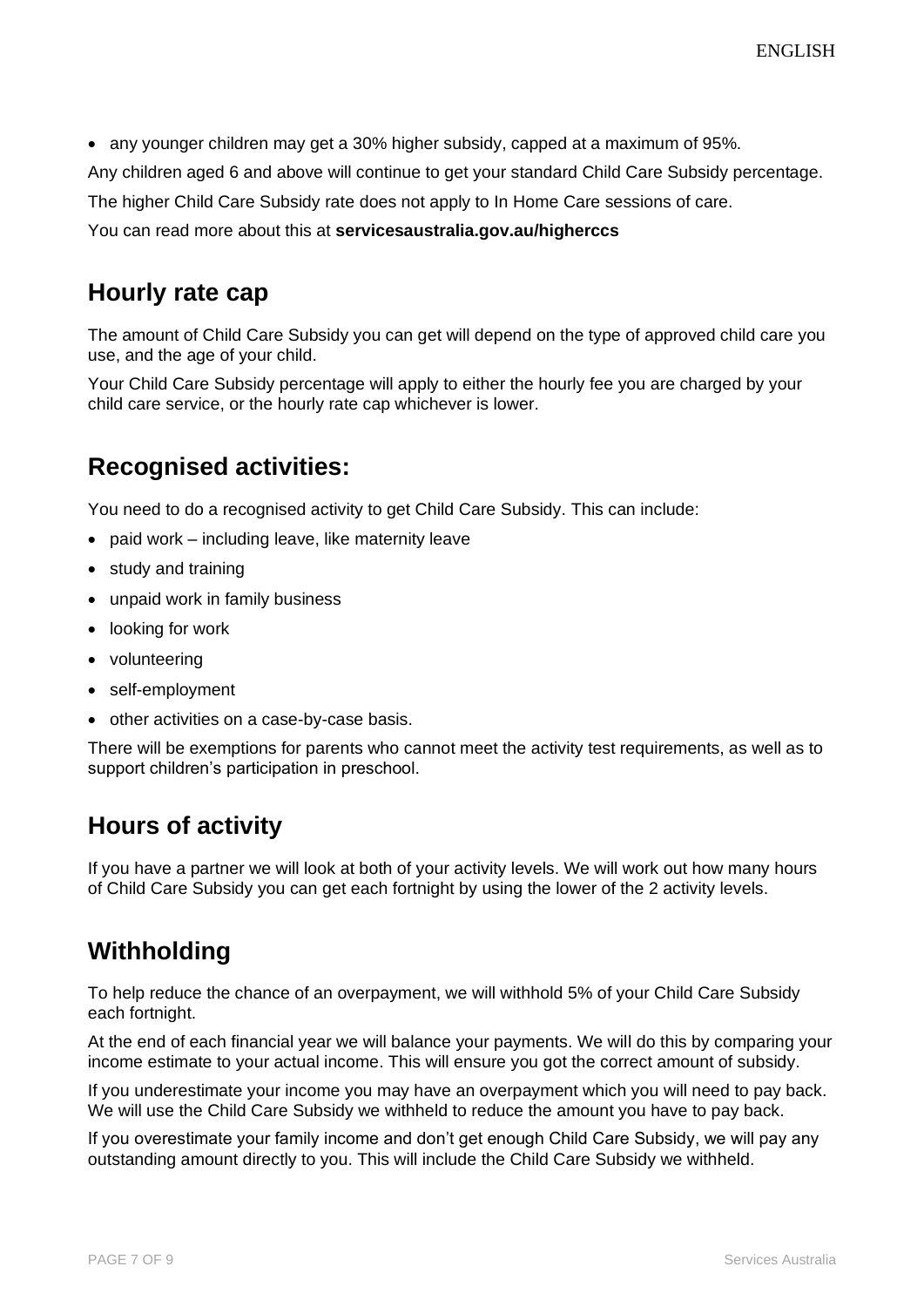You are able to vary your withholding amount.

#### **How to claim Child Care Subsidy**

To make a claim online you need a myGov account and a Centrelink online account. Your myGov account must be linked to Centrelink.

If you do not have a myGov account, go to **my.gov.au** to create one.

For help setting up your myGov account, go to **servicesaustralia.gov.au/mygovguides**

Use your Centrelink online account in myGov to provide your information and any supporting documents.

## **Additional Child Care Subsidy**

Additional Child Care Subsidy offers some families extra help with their child care fees. You must be eligible for Child Care Subsidy to be eligible for Additional Child Care Subsidy. There are different types you can apply for:

- Additional Child Care Subsidy (Grandparent). This helps with the cost of child care if you are a grandparent or great grandparent with primary care of your grandchild or great grandchild. You must receive an income support payment.
- Additional Child Care Subsidy (Temporary Financial Hardship). This gives short-term help with the cost of child care if you are experiencing temporary financial hardship due to circumstances beyond your control.
- Additional Child Care Subsidy (Transition to Work). This helps with the cost of child care if you are transitioning from an income support payment by engaging in work, study or training activities.

Additional Child Care Subsidy (Child Wellbeing) helps vulnerable or disadvantaged families and children. Your child care provider will apply on your behalf.

## **How to apply for Additional Child Care Subsidy**

To apply online you need a myGov account and a Centrelink online account. Your myGov account must be linked to Centrelink.

Use your Centrelink online account through myGov to provide your information and any supporting documents.

#### **Estimate your child care fee assistance**

You can use the Starting Blocks website in English to see how much child care fee assistance you can get. Go to **startingblocks.gov.au/fees-estimator**